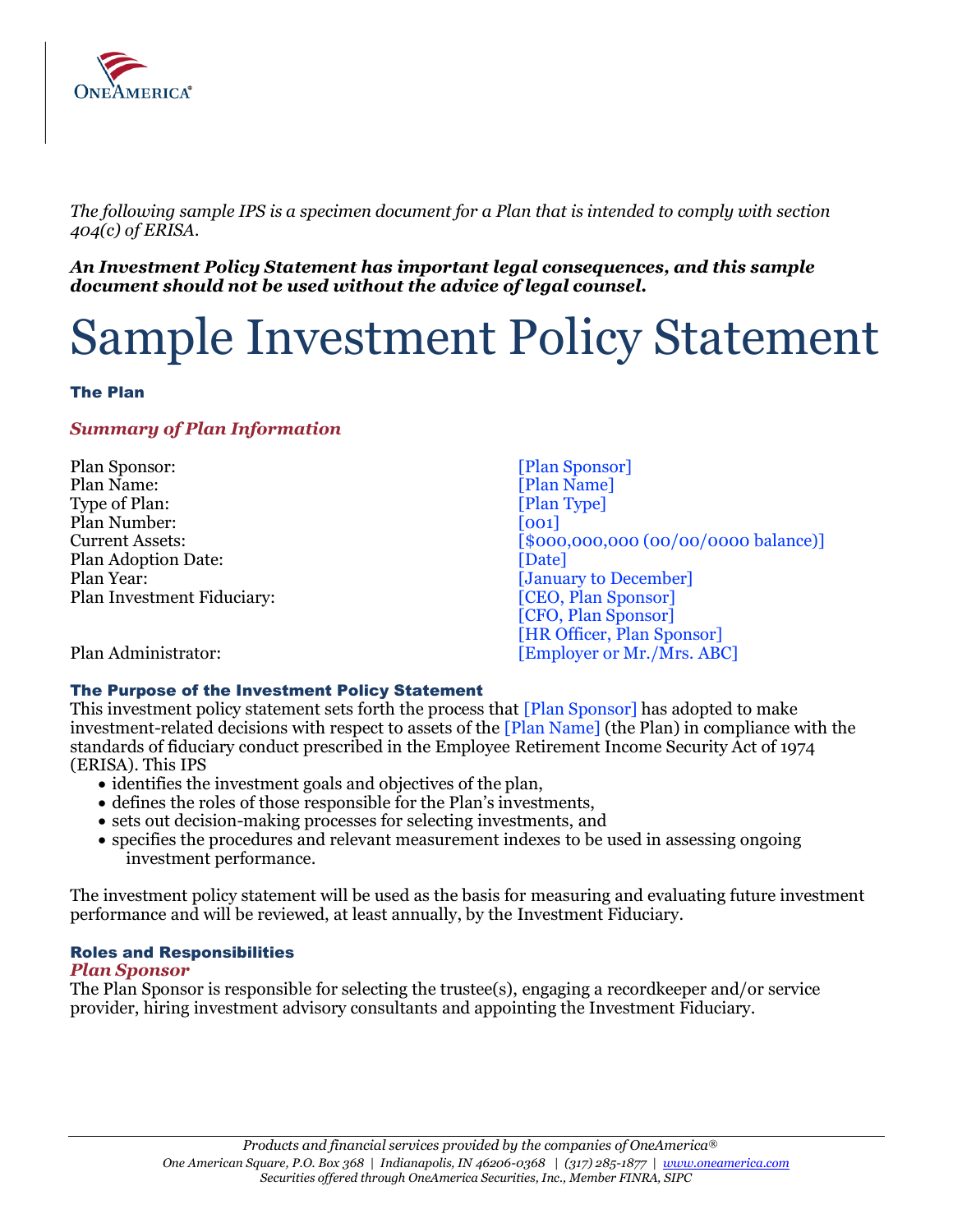

## *Investment Fiduciary*

 The Investment Fiduciary is responsible for establishing and maintaining the IPS and performing its duties in accordance with the provisions thereof. The Investment Fiduciary is responsible for the management and administration of the Plan's investments, including but not limited to

- selecting investment options;
- • periodically evaluating the Plan's investment performance and recommending investment option changes;
- providing Plan participant investment education and communication;
- • ensuring participants receive or have access to the following information in accordance with ERISA Section 404(c), as updated;
- • providing a description of the investment alternatives available under the Plan, including a general description of the investment objectives, risk and return characteristics and type and diversification of assets comprising each alternative;
- • providing a description of any transaction fees or expenses charged to the participant's account and information on fund costs and fees that reduce the rate of return to participants (expense ratios); and
- providing fund prospectuses, annual reports and semi-annual reports, as required.

 The Investment Fiduciary also is responsible for ensuring that appropriate investment information is provided to participants and beneficiaries on a regular basis.

# *Plan Trustee(s)*

 The Plan's trustee(s) is responsible for holding and investing plan assets in accordance with the terms of the Trust Agreement.

# *Recordkeeper*

 The recordkeeper is responsible for maintaining and updating individual account balances as well as information regarding plan contributions, withdrawals and distributions.

## Selection of Asset Classes

Investment options offered under the plan shall be selected to

- provide a wide range of investment opportunities in various asset classes,
- maximize returns within reasonable and prudent levels of risk, and
- control administrative and management costs to the plan and participants.

 The Investment Fiduciary shall select a diverse range of investment vehicles that will enable participants to meet their individual retirement savings needs and other financial goals. Participants shall be able, at all times, to diversify the investment of their accounts among at least three investment vehicles with disparate risk/return characteristics, and with a frequency appropriate in light of the volatility of the investments. The Investment Fiduciary shall select such investment vehicles based upon their stated investment objectives or investment type and historical performance. The Investment Fiduciary also intends to base its selection on the options' historical adherence to their stated investment objectives.

 The Investment Fiduciary shall reevaluate each asset class and investment vehicle based upon the foregoing criteria, no less frequently than annually, in order to determine the continuing suitability of each such option under the plan.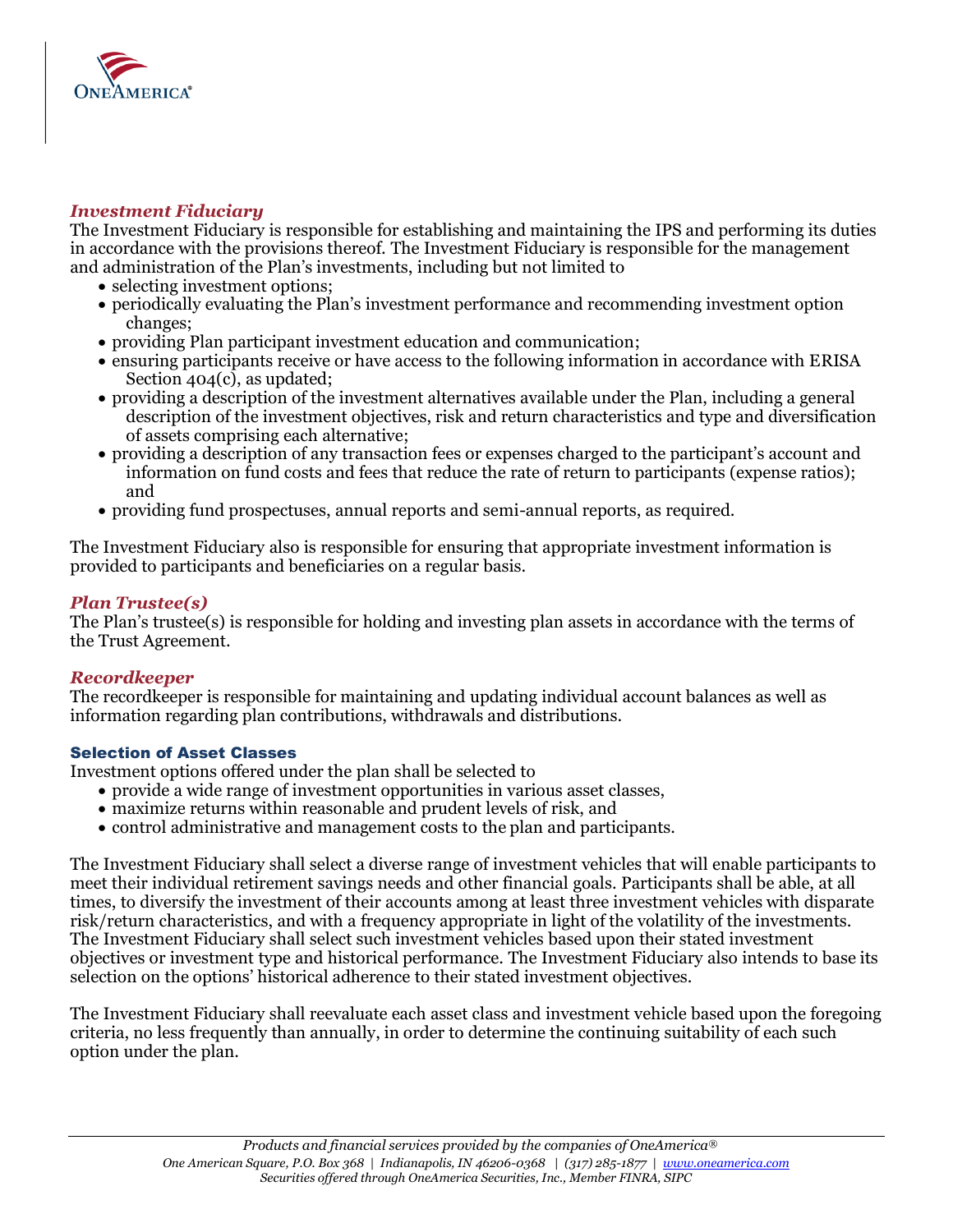

 Cash/Fixed A fixed/guaranteed option or a fix/guaranteed and money market option Bond **Definition**  $\begin{array}{c} \begin{array}{c} \text{One investment grade bond option} \\ \text{One high yield bond option} \end{array} \end{array}$  One high yield bond option Large Cap Four to six large cap options balancing value and growth options Small/Mid Cap Four to six small or mid cap options balancing value and growth options International One or two international options/global options Strategic Allocation Offering a series of target date or target risk Asset Class **Recommendation** options

Asset classes offered by the Plan include the following:

## Selection of Investment Options

 The Investment Fiduciary and shall set forth and describe each selected investment option in the Plan. Selection criteria shall include, but not be limited to,

- the investment option's volatility and performance relative to benchmarks;
- the investment option's demonstrated adherence to stated investment objectives;
- the competitiveness of fees and expense ratios, compared with those of similar investments; and
- • the organization's size, structure, and history; management profile and investment philosophy; staff experience and depth; and technological commitment to research.

## Investment Monitoring and Reporting

 The Investment Fiduciary shall evaluate the results of the existing investment funds at least annually. Performance comparisons will be made against the representative performance universe and market indexes for each investment.

 The Investment Fiduciary shall maintain a watch list for investment funds that are not meeting prescribed objectives. The Investment Fiduciary will select appropriate measures to determine watch list status. Once a fund is placed on the watch list, it is not necessarily eliminated from the investment menu; however, the Investment Fiduciary will monitor the fund with measured analysis. A fund also can be placed on a watch list if the Investment Fiduciary determines that the fund has not stayed true to its investment objective.